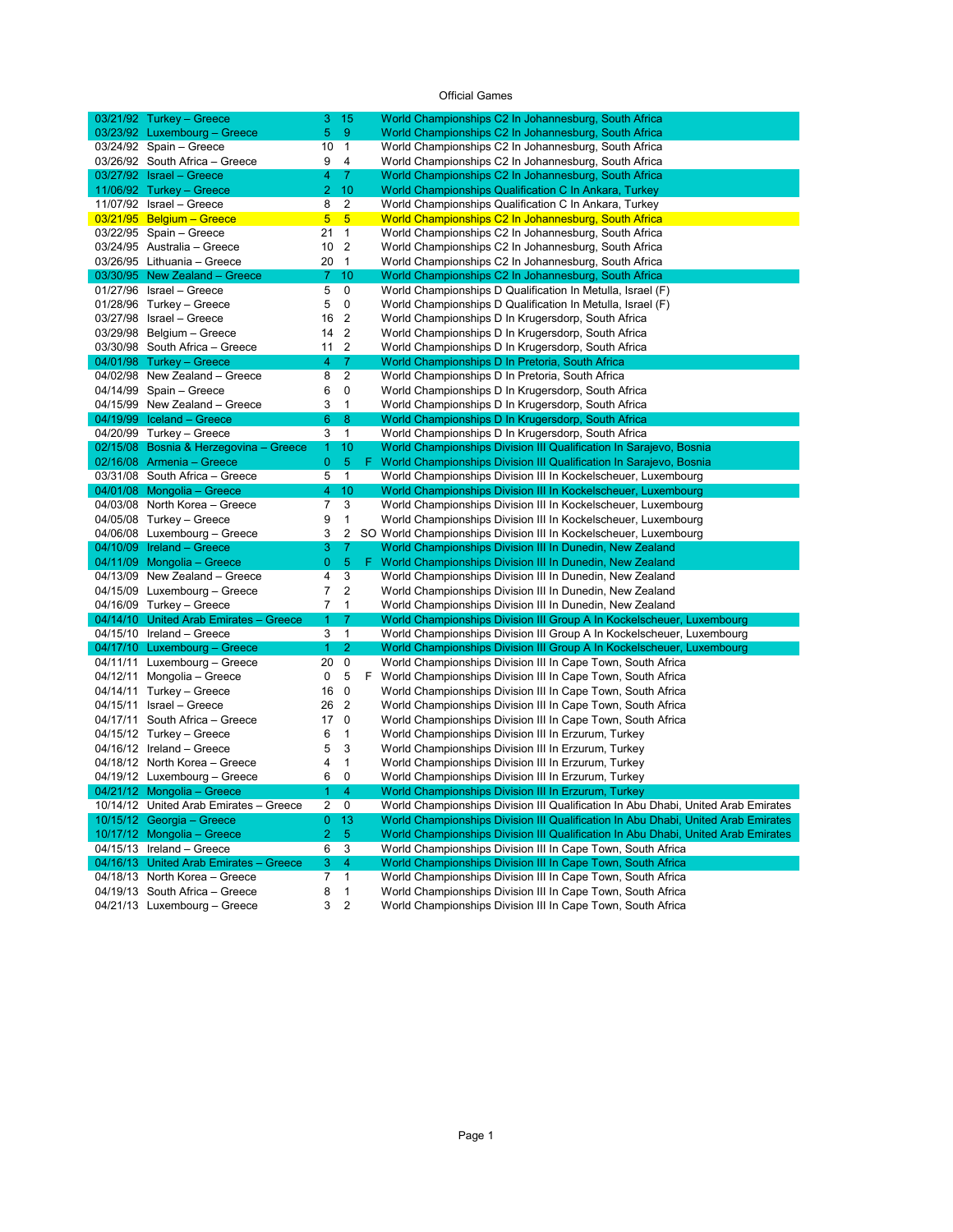Official Games